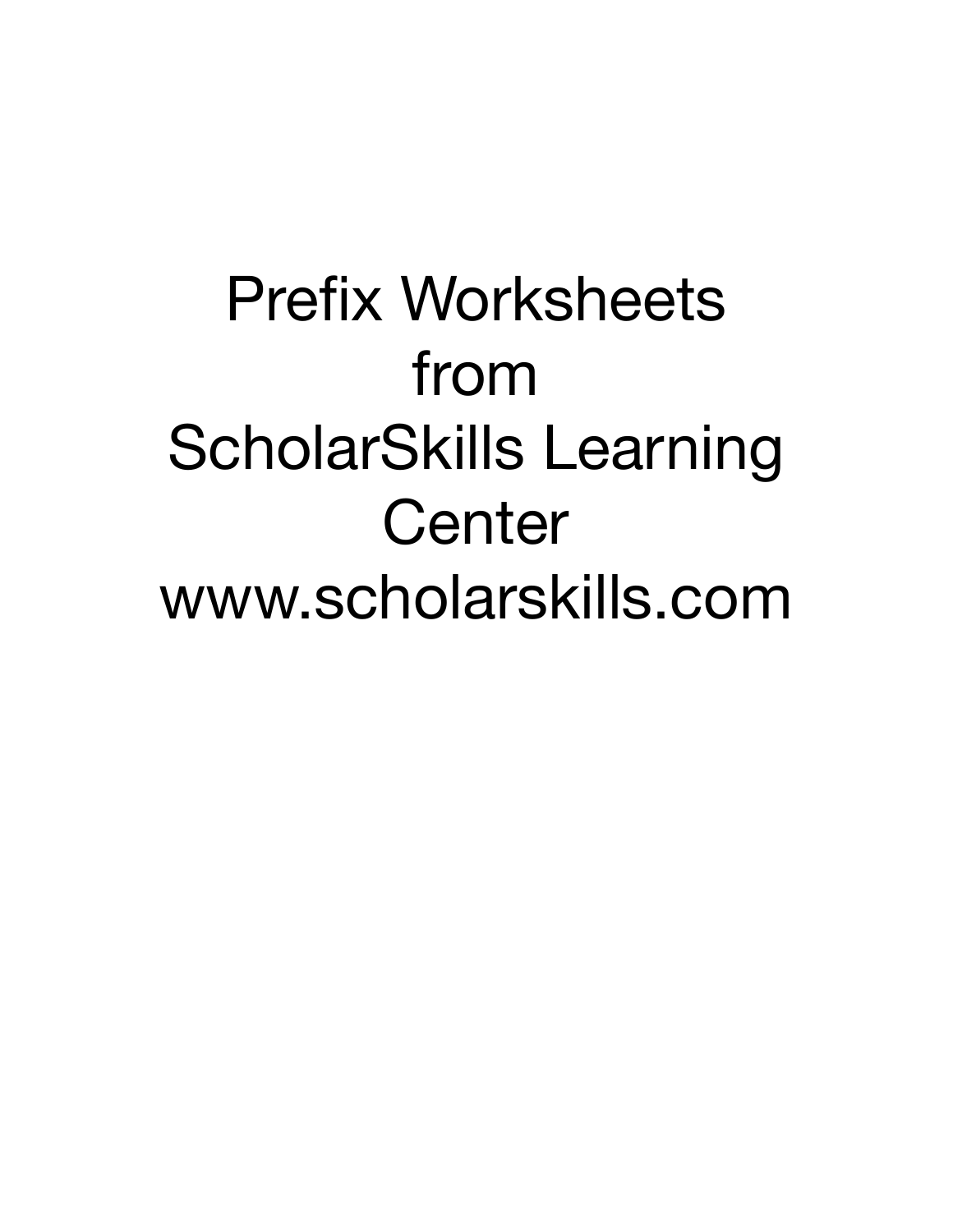Prefixes are word parts that create new meaning when they are added to the beginning of a word. Let's take a look at the prefix "ab."

| <b>Word</b> | <b>Meaning</b>                                |
|-------------|-----------------------------------------------|
| abstract    | Away from practical or concrete meaning       |
| abnormal    | Away from the normal, not normal              |
| absent      | Missing from where you should be              |
| absolute    | Free from imperfection or limitation or error |

<u> 1989 - Johann Stoff, deutscher Stoff, der Stoff, der Stoff, der Stoff, der Stoff, der Stoff, der Stoff, der S</u>

# **Conclusions:**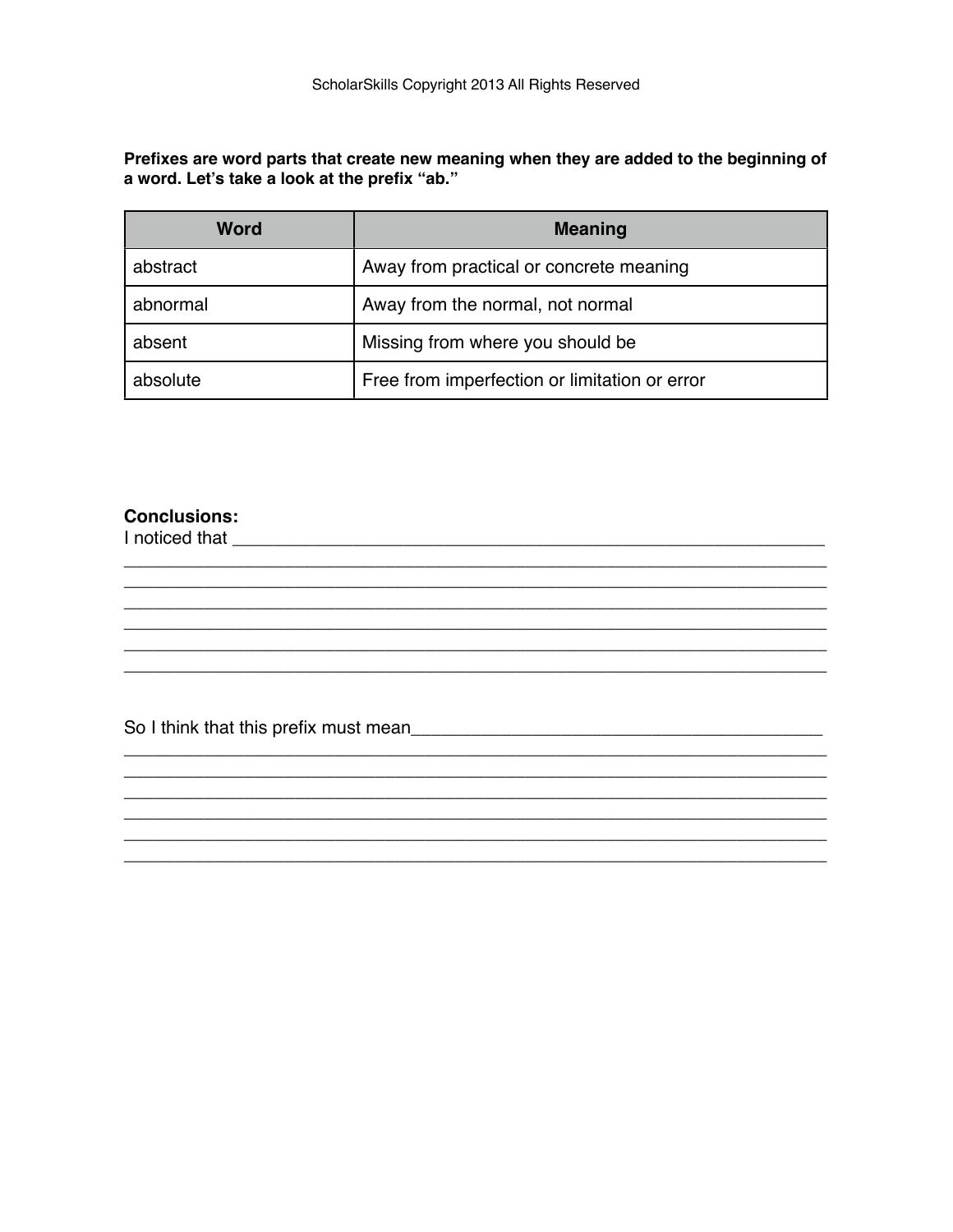Prefixes are word parts that create new meaning when they are added to the beginning of a word. Let's take a look at the prefix "ad."

| <b>Word</b> | <b>Meaning</b> |
|-------------|----------------|
| adhere      | To stick to    |
| adjacent    | Next to        |
| adjure      | To swear to    |
| adjoin      | To be close to |

## **Conclusions:**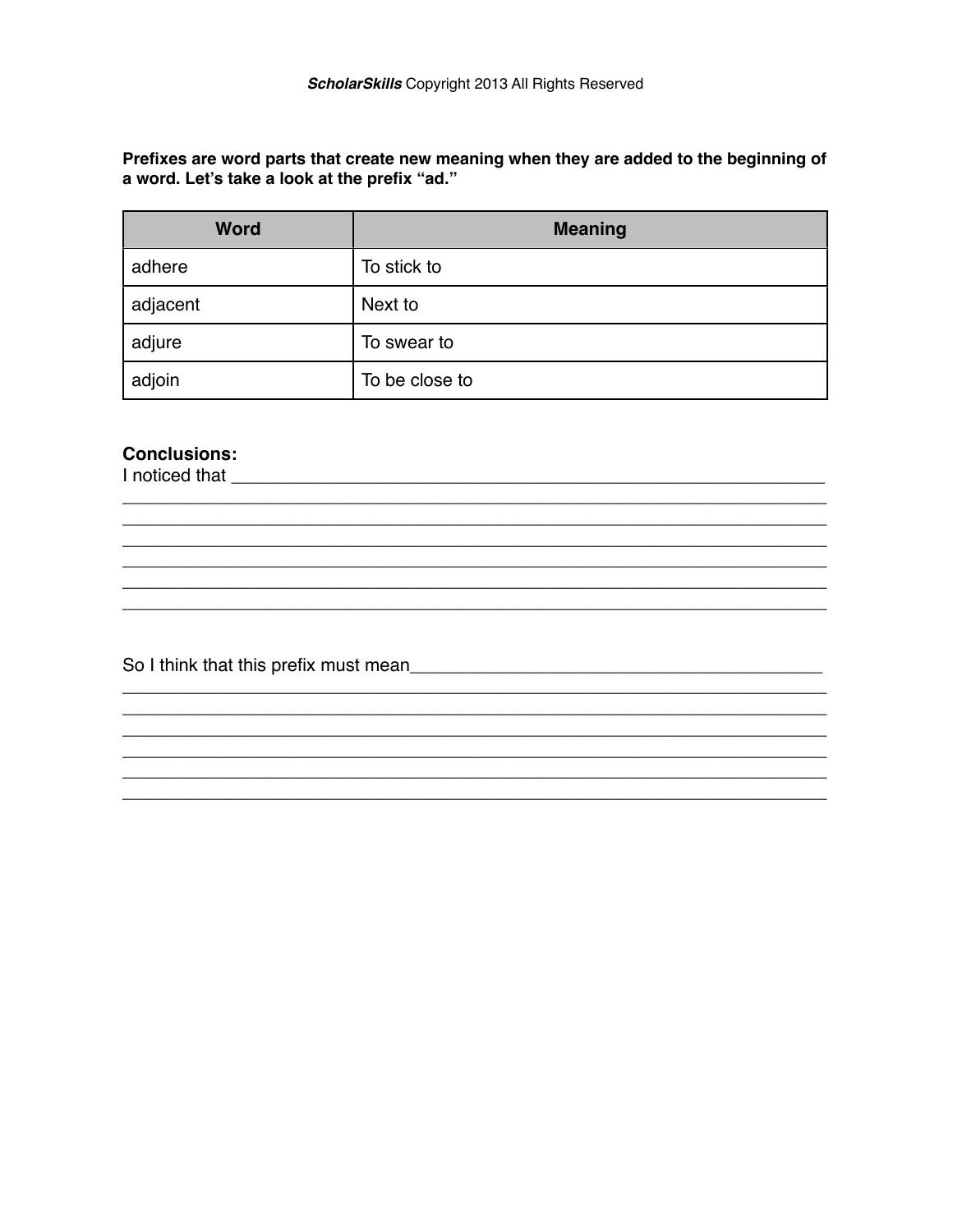Prefixes are word parts that create new meaning when they are added to the beginning of a word. Let's take a look at the prefix "anti."

| <b>Word</b>    | <b>Meaning</b>                                    |
|----------------|---------------------------------------------------|
| Anti-bacterial | created to work against and destroy bacteria      |
| Anti-American  | Someone or something said or done against America |
| Anti-war       | Someone who is against war                        |

## **Conclusions:**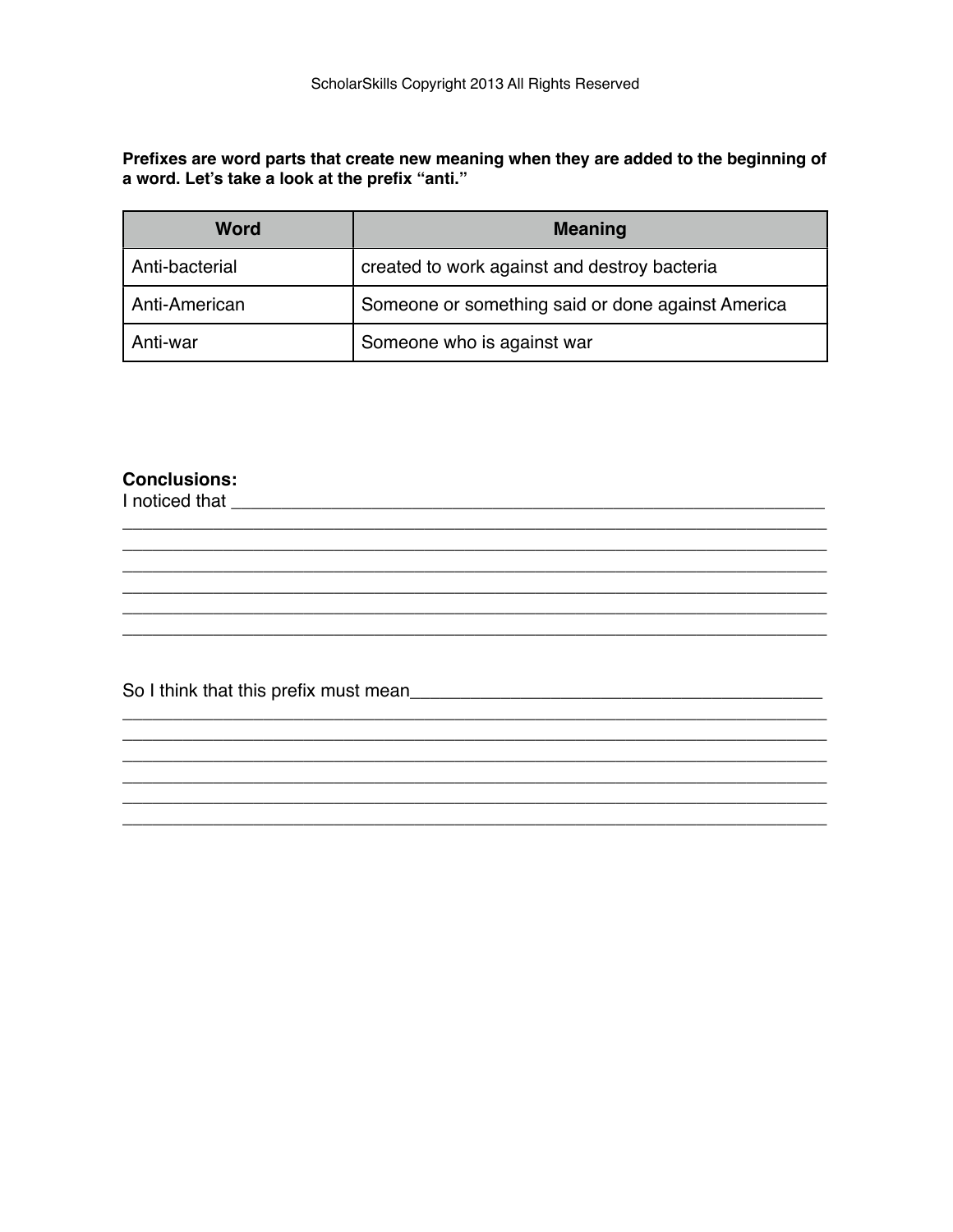Prefixes are word parts that create new meaning when they are added to the beginning of a word. Let's take a look at the prefix "con."

| <b>Word</b> | <b>Meaning</b>                |
|-------------|-------------------------------|
| combine     | To put things together        |
| cooperate   | To work together              |
| coordinate  | To plan together              |
| concord     | To have peace with each other |
| converse    | To talk together              |

<u> 1989 - Johann Harry Harry Harry Harry Harry Harry Harry Harry Harry Harry Harry Harry Harry Harry Harry Harry</u>

## **Conclusions:**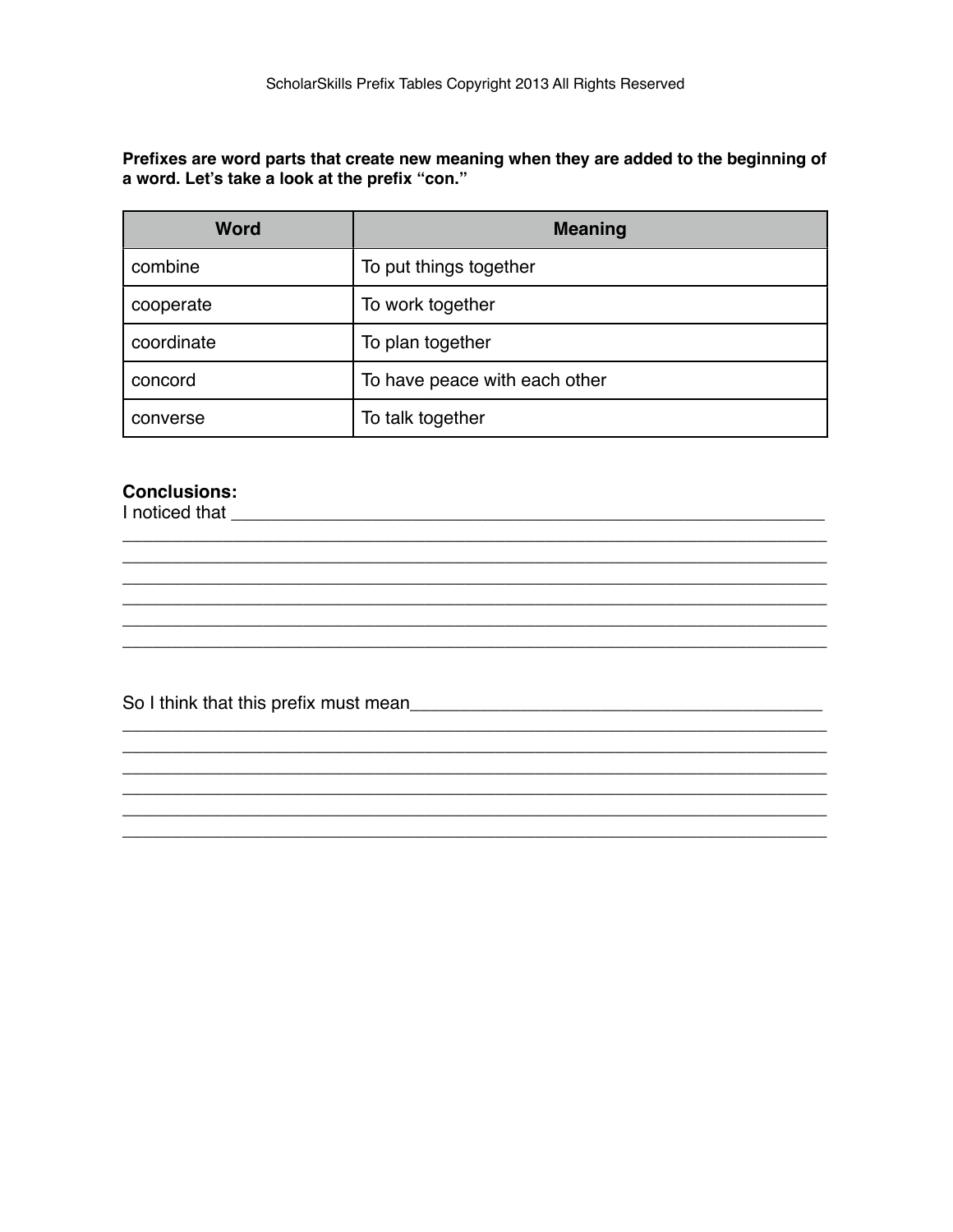Prefixes are word parts that create new meaning when they are added to the beginning of a word. Let's take a look at the prefix "de."

| <b>Word</b> | <b>Meaning</b>                                                               |
|-------------|------------------------------------------------------------------------------|
| descend     | To come down                                                                 |
| defend      | To protect someone from                                                      |
| demolish    | To tear down completely                                                      |
| deport      | To carry someone away from the country, to put<br>someone out of the country |
| depart      | To go <b>away</b>                                                            |
| defrost     | To remove the frost from                                                     |

## **Conclusions:**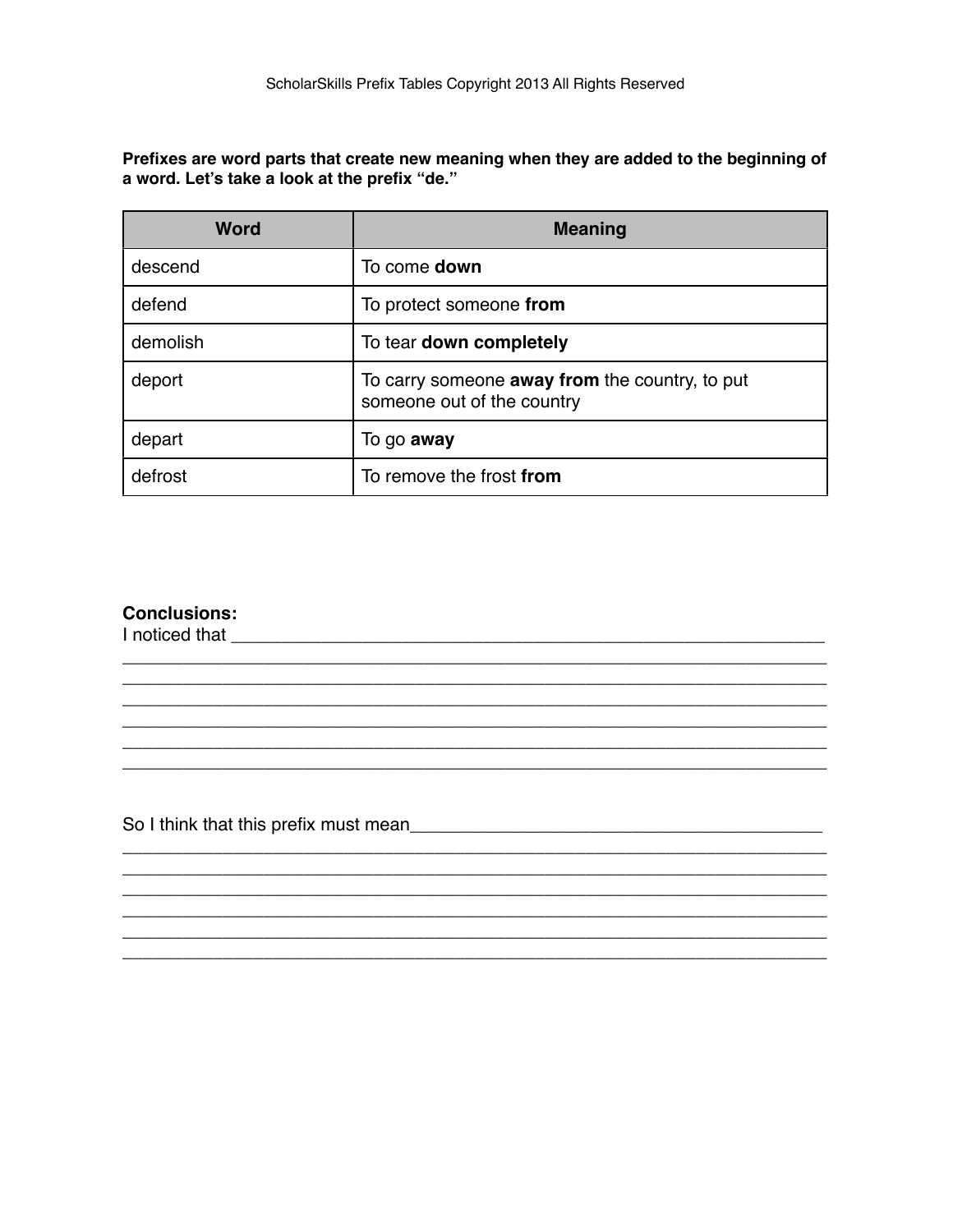**Prefixes are word parts that create new meaning when they are added to the beginning of a word. Let's take a look at the prefixes "en, in, im."**

| <b>Word</b> | <b>Meaning</b>                                                          |
|-------------|-------------------------------------------------------------------------|
| encircle    | To make or to put <b>into</b> a circle                                  |
| encourage   | To make or cause someone to be strong, to put courage<br>into his heart |
| endanger    | To put someone in danger                                                |
| indwelling  | To live <b>inside</b> or within                                         |
| import      | To carry <b>into</b>                                                    |
| incarcerate | To put in prison                                                        |
| enrich      | To cause to become rich                                                 |

\_\_\_\_\_\_\_\_\_\_\_\_\_\_\_\_\_\_\_\_\_\_\_\_\_\_\_\_\_\_\_\_\_\_\_\_\_\_\_\_\_\_\_\_\_\_\_\_\_\_\_\_\_\_\_\_\_\_\_\_\_\_\_\_\_\_\_\_\_\_

\_\_\_\_\_\_\_\_\_\_\_\_\_\_\_\_\_\_\_\_\_\_\_\_\_\_\_\_\_\_\_\_\_\_\_\_\_\_\_\_\_\_\_\_\_\_\_\_\_\_\_\_\_\_\_\_\_\_\_\_\_\_\_\_\_\_\_\_\_\_ \_\_\_\_\_\_\_\_\_\_\_\_\_\_\_\_\_\_\_\_\_\_\_\_\_\_\_\_\_\_\_\_\_\_\_\_\_\_\_\_\_\_\_\_\_\_\_\_\_\_\_\_\_\_\_\_\_\_\_\_\_\_\_\_\_\_\_\_\_\_

\_\_\_\_\_\_\_\_\_\_\_\_\_\_\_\_\_\_\_\_\_\_\_\_\_\_\_\_\_\_\_\_\_\_\_\_\_\_\_\_\_\_\_\_\_\_\_\_\_\_\_\_\_\_\_\_\_\_\_\_\_\_\_\_\_\_\_\_\_\_

\_\_\_\_\_\_\_\_\_\_\_\_\_\_\_\_\_\_\_\_\_\_\_\_\_\_\_\_\_\_\_\_\_\_\_\_\_\_\_\_\_\_\_\_\_\_\_\_\_\_\_\_\_\_\_\_\_\_\_\_\_\_\_\_\_\_\_\_\_\_ \_\_\_\_\_\_\_\_\_\_\_\_\_\_\_\_\_\_\_\_\_\_\_\_\_\_\_\_\_\_\_\_\_\_\_\_\_\_\_\_\_\_\_\_\_\_\_\_\_\_\_\_\_\_\_\_\_\_\_\_\_\_\_\_\_\_\_\_\_\_ \_\_\_\_\_\_\_\_\_\_\_\_\_\_\_\_\_\_\_\_\_\_\_\_\_\_\_\_\_\_\_\_\_\_\_\_\_\_\_\_\_\_\_\_\_\_\_\_\_\_\_\_\_\_\_\_\_\_\_\_\_\_\_\_\_\_\_\_\_\_ \_\_\_\_\_\_\_\_\_\_\_\_\_\_\_\_\_\_\_\_\_\_\_\_\_\_\_\_\_\_\_\_\_\_\_\_\_\_\_\_\_\_\_\_\_\_\_\_\_\_\_\_\_\_\_\_\_\_\_\_\_\_\_\_\_\_\_\_\_\_

 $\_$  ,  $\_$  ,  $\_$  ,  $\_$  ,  $\_$  ,  $\_$  ,  $\_$  ,  $\_$  ,  $\_$  ,  $\_$  ,  $\_$  ,  $\_$  ,  $\_$  ,  $\_$  ,  $\_$  ,  $\_$  ,  $\_$  ,  $\_$  ,  $\_$ 

# **Conclusions:**

I noticed that \_\_\_\_\_\_\_\_\_\_\_\_\_\_\_\_\_\_\_\_\_\_\_\_\_\_\_\_\_\_\_\_\_\_\_\_\_\_\_\_\_\_\_\_\_\_\_\_\_\_\_\_\_\_\_\_\_\_\_

So I think that this prefix must mean\_\_\_\_\_\_\_\_\_\_\_\_\_\_\_\_\_\_\_\_\_\_\_\_\_\_\_\_\_\_\_\_\_\_\_\_\_\_\_\_\_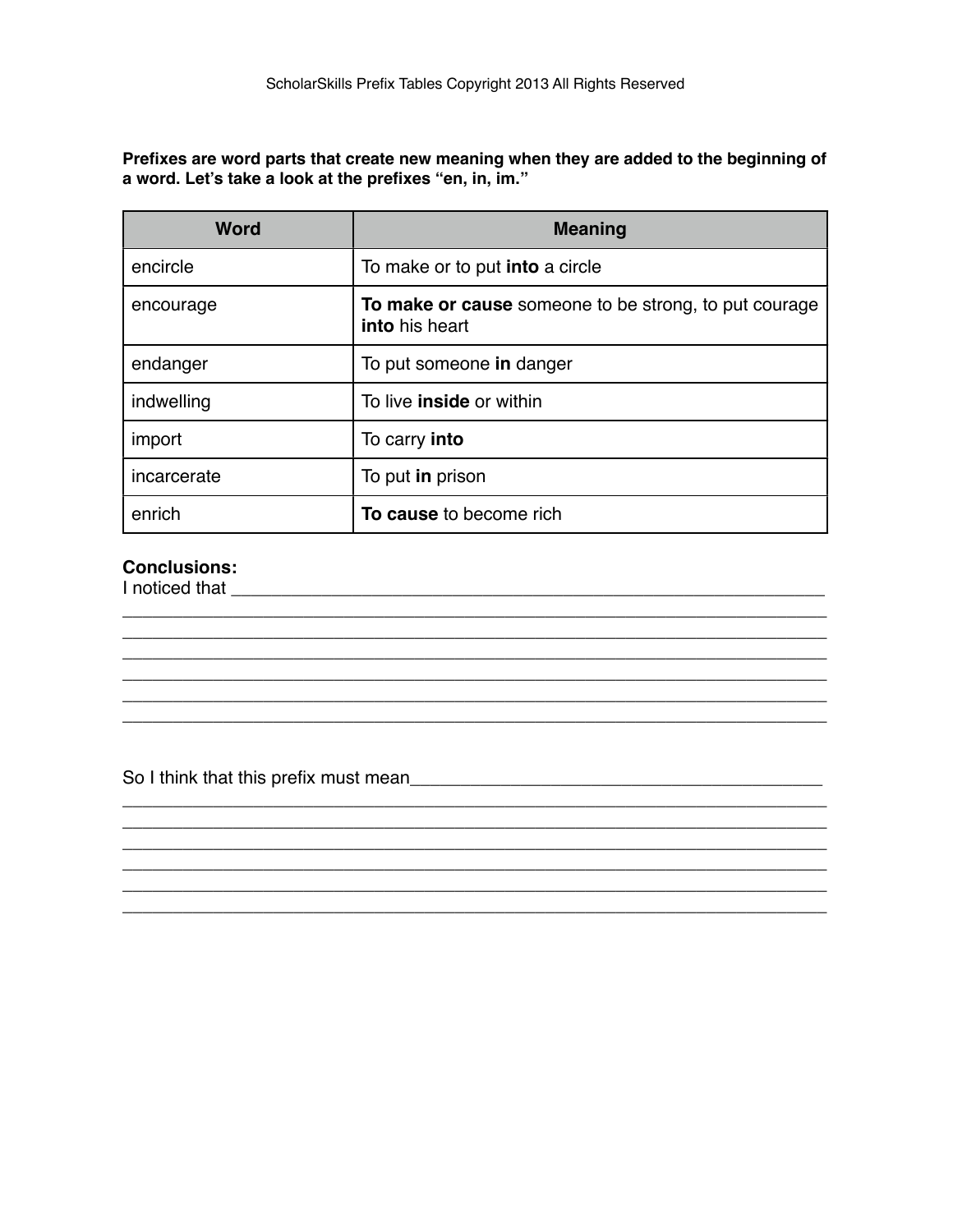Prefixes are word parts that create new meaning when they are added to the beginning of a word. Let's take a look at the prefix "epi."

| Word       | <b>Meaning</b>                                                          |
|------------|-------------------------------------------------------------------------|
| epicenter  | Directly over the center                                                |
| epidermis  | The layer of skin that covers over the other sensitive<br>layer of skin |
| epicardium | The layer of skin that lies directly upon the heart                     |
|            |                                                                         |

<u> 1989 - Johann Stoff, amerikansk politiker (d. 1989)</u>

# **Conclusions:**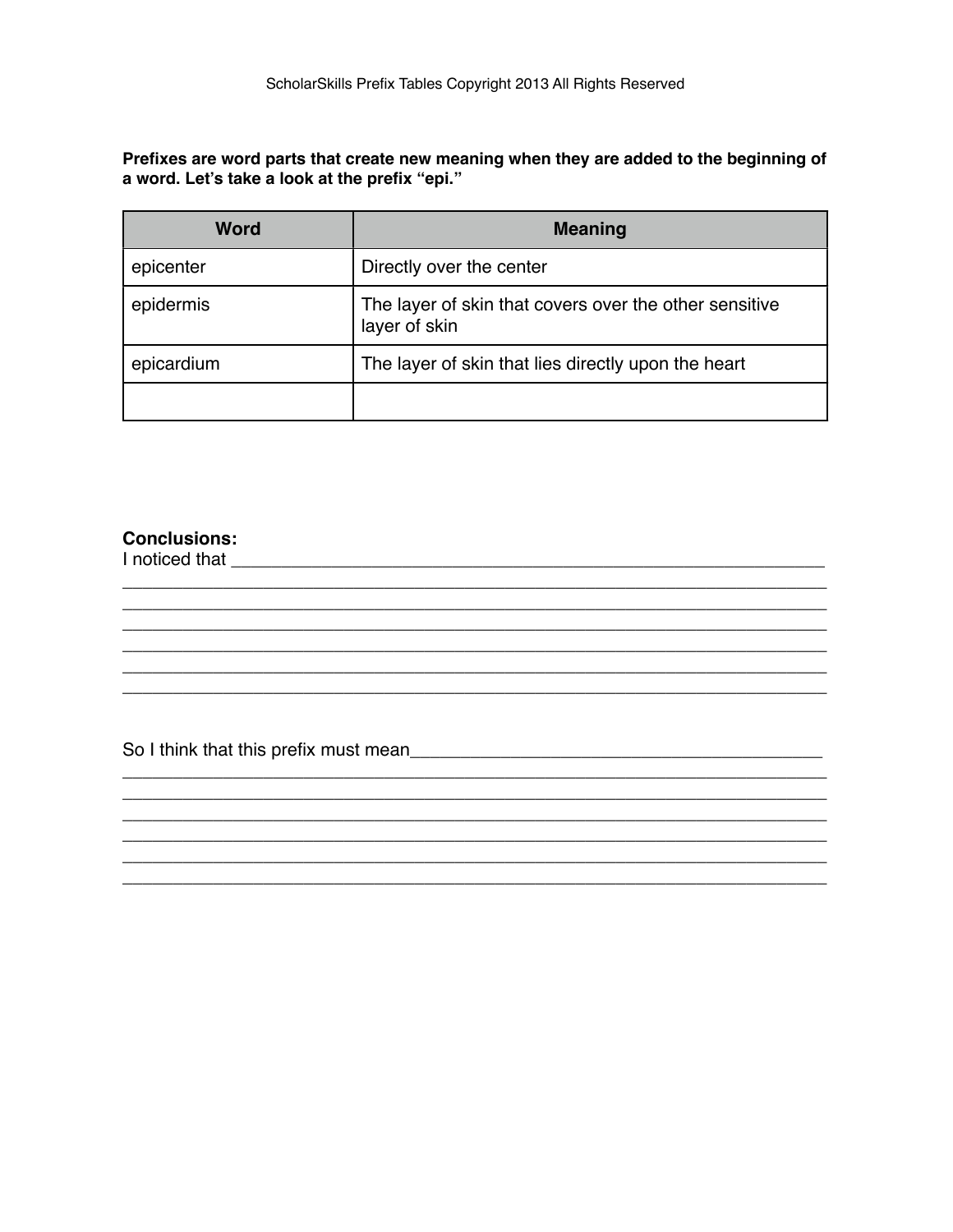Prefixes are word parts that create new meaning when they are added to the beginning of a word. Let's take a look at the prefix "ex."

| <b>Word</b> | <b>Meaning</b>            |
|-------------|---------------------------|
| exodus      | Going out                 |
| expand      | Stretch or spread out     |
| exhale      | To breathe out            |
| extract     | To pull or take out       |
| expel       | To drive out, to push out |
| express     | To speak out              |

# **Conclusions:**

I noticed that **contained** that **contained the contained and contained and contained and contained and contained and contained and contained and contained and contained and contained and contained and contained and contain**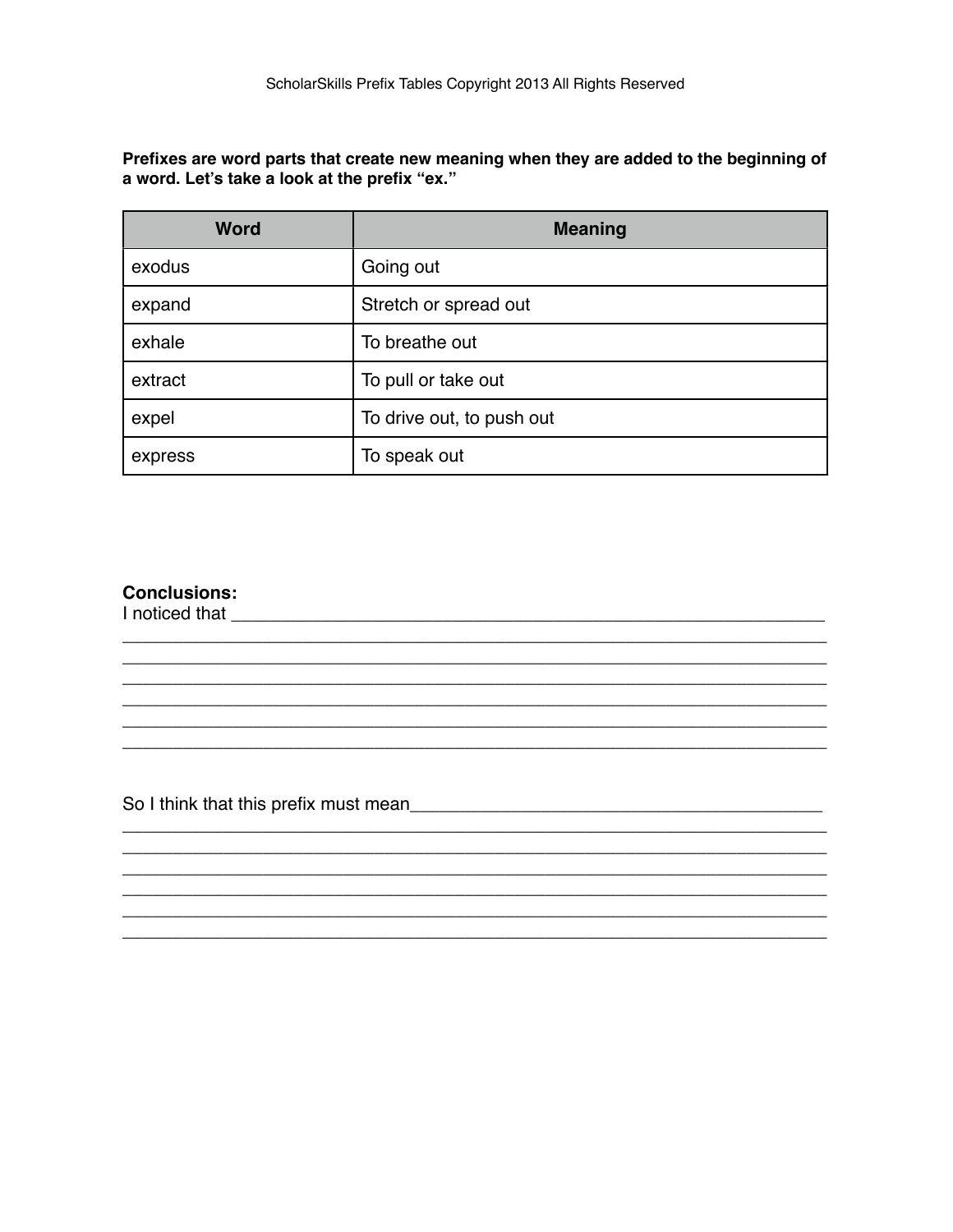Prefixes are word parts that create new meaning when they are added to the beginning of a word. Let's take a look at the prefix "fore."

| <b>Word</b>   | <b>Meaning</b>                                    |
|---------------|---------------------------------------------------|
| forecast      | To tell that something will happen before it does |
| forefront     | To be in the front of something                   |
| forefathers   | Those who came before us, our ancestors           |
| foreknowledge | To know that something will happen before it does |

## **Conclusions:**

I noticed that the contract of the contract of the contract of the contract of the contract of the contract of the contract of the contract of the contract of the contract of the contract of the contract of the contract of